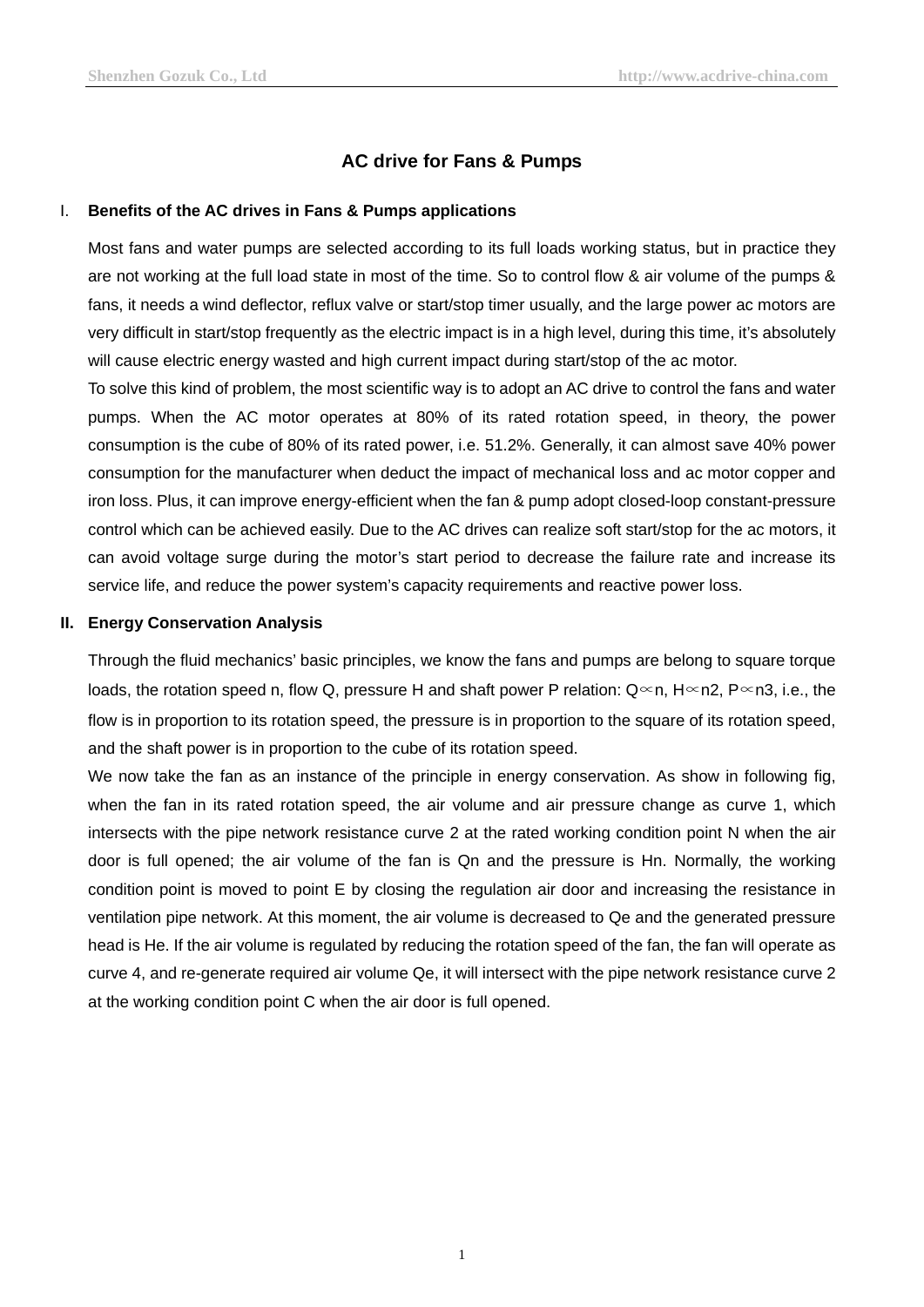

FIG.1. Fan Characteristic Curve

According to the similar principles between fan and water pump, the air volume, rotation speed and power accordance with the following formula:

$$
\frac{Q_2}{Q_1} = \frac{n_2}{n_1} \qquad \frac{n_2}{n_1} = \sqrt{\frac{H_2}{H_1}} = \sqrt[3]{\frac{N_2}{N_1}} \qquad N_2 = N_1
$$

Q1 — air volume of the fan before regulation,  $Q2$  — air volume of the fan after regulation, m3/h; m3/h;

H1 — pressure head of the fan before regulation, H2 — pressure head of the fan after regulation, Pa; Pa;

$$
n1
$$
 — rotation speed of the fan before regulation,  $r/min$ :

$$
N_2 = N_1 \left(\frac{n_2}{n_1}\right)^3
$$

n2 - rotation speed of the fan after regulation, r/min;

N1 — shaft power of the fan before regulation, KW; N2 — shaft power of the fan after regulation, KW.

According to similar principles, when the rotation speed of the fan reduce to n2 from n1, the shaft power of the fan N2 will be reduced to N1 multiply (n1/n2)<sup>3</sup>; the shaded area in the FIG.—the area covered by JECF represents the saved electric quantity by reducing rotation speed compared with closing the air door to regulate the same amount of air volume. Both theory and actual measurement prove that it will cause waste of electric energy by manual increasing ventilation resistance (closing the valve) to regulate the air volume, which is unacceptable.

If Variable frequency technology is adopted to change the rotation speed of pumps and fans to control other process control parameters on the field such as pressure, temperature and water level, the comparison results mentioned above can also be obtained by drawing the relation curve in accordance with the system control characteristics. In other words, the method to adopt variable frequency technology to change the rotation speed of ac motor is more energy and cost efficient than by using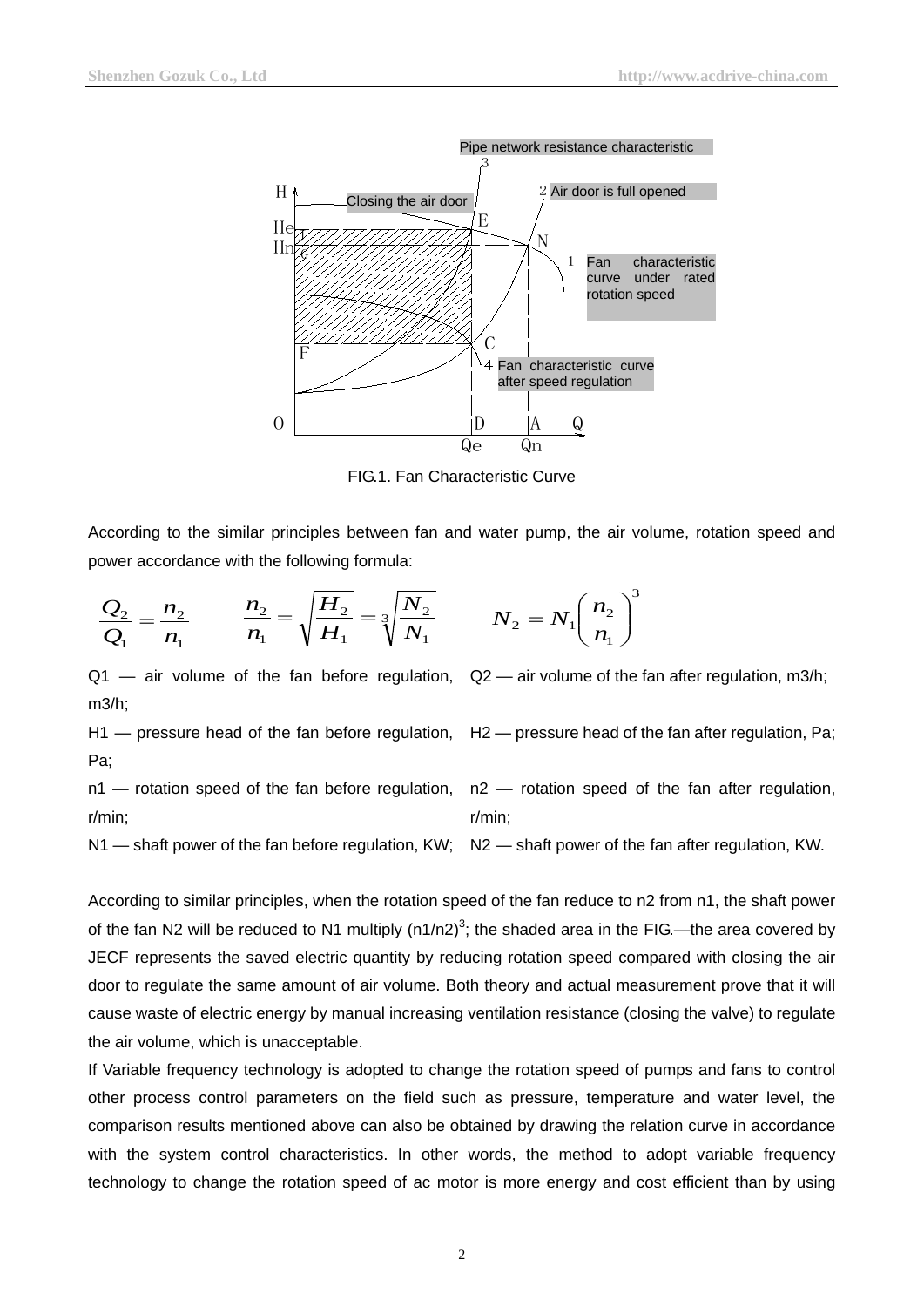valve and damper, and the operating condition of the equipment is also significantly improved.

### **III. Variable Frequency Reform Solution:**

**1. Main Circuit Diagram:**



As shown in the above FIG., keep the original system but add the [variable frequency](http://www.acdrive-china.com/) drive part, All motors in the system are driven by corresponding ac drives, and when the ac drive failed, the system can working in power frequency as the original control system to ensure continuous production in the factory.

## **2. Control Circuit**

- A. Manual regulate (open-loop regulation) system, adjust output frequency of the [AC drive](http://www.acdrive-china.com/products/ac-drive-manufacturer-2532.htm) in manual control mode to change the rotation speed of the fan & pump to regulate air volume & water volume. It's same as original method of regulating the air door (gate valve).
- B. Automatic regulate (closed-loop regulation) system: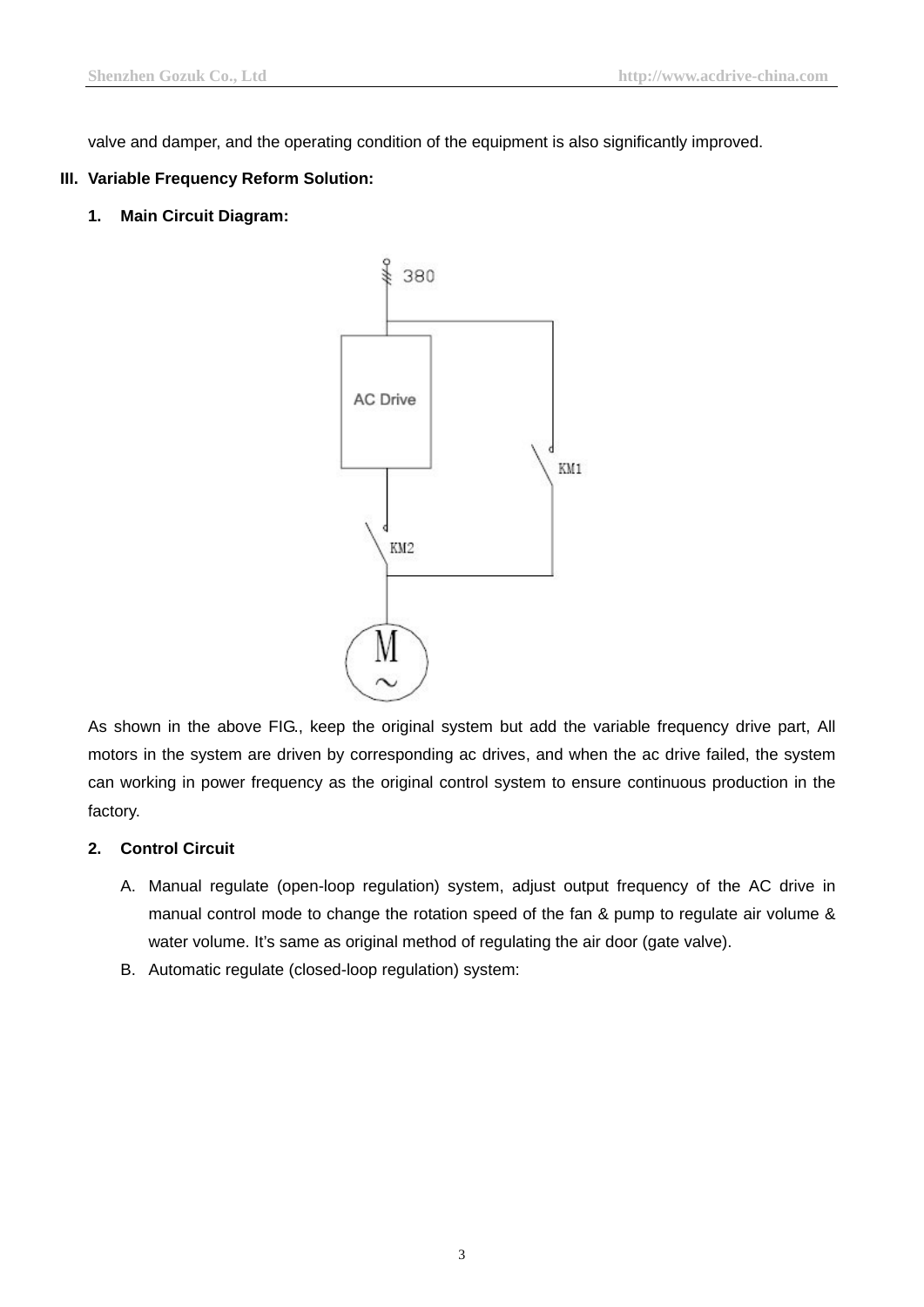

As shown in above FIG., the automatic control system adopts closed-loop regulation which is consisted of the AC drive's built-in PID function with external pressure sensor or pressure gage. The sensor detects air pressure or water pressure in real time and transforms it into 4-20mA current signal (or 0-10V voltage signal), and sends it to the PID regulator, and through internal calculation of the [AC drive,](http://www.acdrive-china.com/products/ac-drive-manufacturer-2532.htm) automatic regulate the frequency of the ac drive to stabilize the air volume or water pressure at the set value.

### **3. Main features of the [AC drive](http://www.acdrive-china.com/products/ac-drive-manufacturer-2532.htm) in Fan and Water Pump application**

This AC drive is a product special designed for load with square torque like in fan and water pump applications, cost effective and reliable, it's an ideal choice for your energy saving system.

- ※ Wide range operation voltage, fluctuation range in 304 456V AC
- ※ Special rotation speed tracking technology with no impact
- ※ Several V/F curves in setting
- ※ Multi-function input/output terminals with Multi-path definable function
- ※ Re-start function in instant power off
- ※ Built-in RS 485, support MODBUS-RTU communication protocol
- ※ Stable start, suitable for high-inertia load's speed regulation
- ※ Easy to realize closed-loop automatic operation with advanced built-in PID algorithm